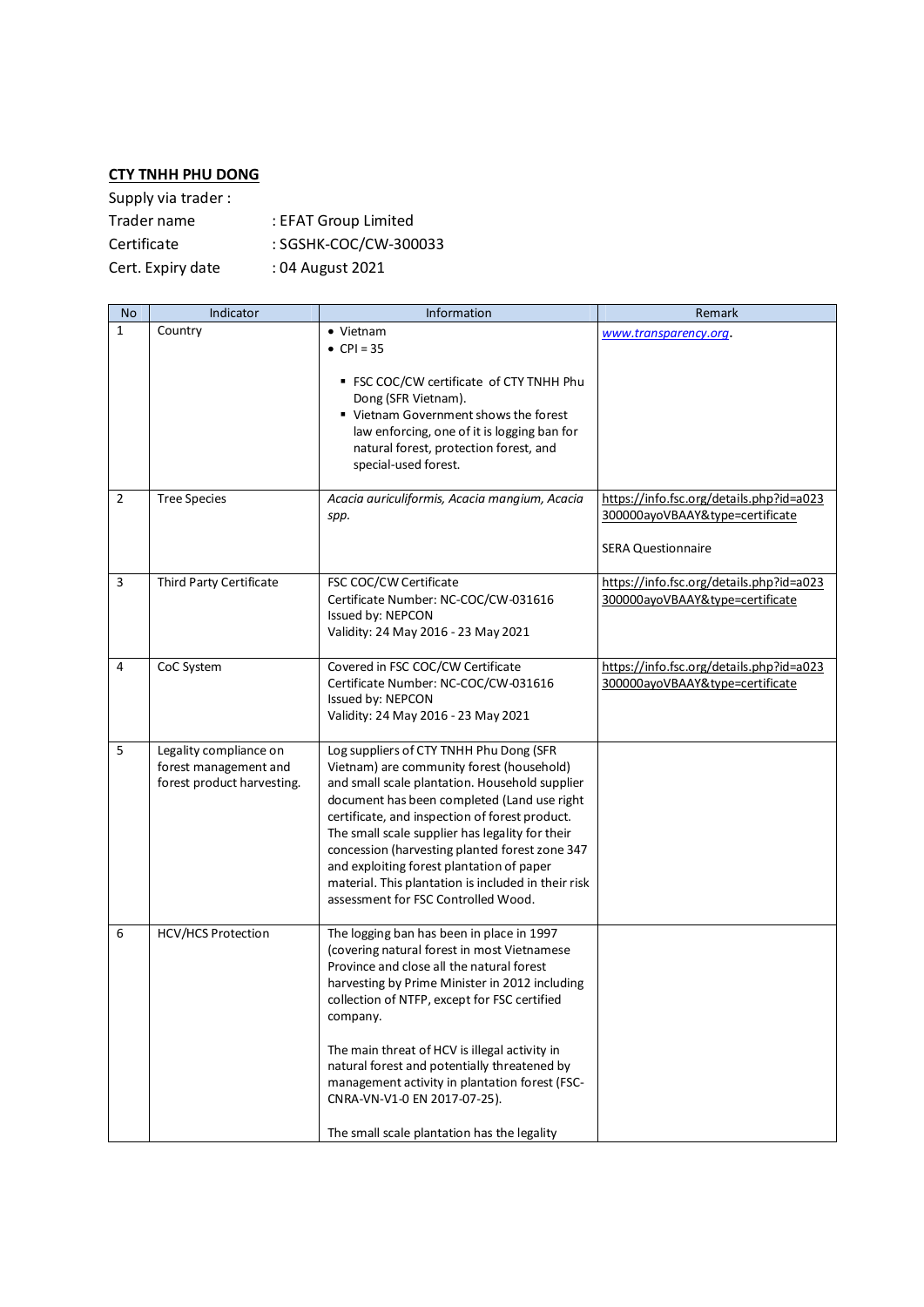| No             | Indicator                                                              | Information                                                                                                                                                                                                                                                                                                                                                                                                                                                                                                                                                                                                                                                                                                                                                                                                               | Remark                                                                                                                                                                                                                                                                                                                                      |
|----------------|------------------------------------------------------------------------|---------------------------------------------------------------------------------------------------------------------------------------------------------------------------------------------------------------------------------------------------------------------------------------------------------------------------------------------------------------------------------------------------------------------------------------------------------------------------------------------------------------------------------------------------------------------------------------------------------------------------------------------------------------------------------------------------------------------------------------------------------------------------------------------------------------------------|---------------------------------------------------------------------------------------------------------------------------------------------------------------------------------------------------------------------------------------------------------------------------------------------------------------------------------------------|
|                |                                                                        | (operational license) and environment<br>document. This plantation is included in their<br>risk assessment for FSC Controlled Wood.                                                                                                                                                                                                                                                                                                                                                                                                                                                                                                                                                                                                                                                                                       |                                                                                                                                                                                                                                                                                                                                             |
| $\overline{7}$ | Protected species                                                      | Most of the production plantations in Vietnam<br>are only planted with commercial species such<br>as acacia, eucalyptus, or pine; these<br>commercial species are not listed as protected<br>species under Decree No. 32 of Government.                                                                                                                                                                                                                                                                                                                                                                                                                                                                                                                                                                                   | Based on FSC-CNRA-VN-V1-0 EN 2017-<br>$07 - 25$                                                                                                                                                                                                                                                                                             |
| 8              | Traditional and Civil Rights.                                          | There is no violence on traditional and civil<br>rights because the issues of violence on civil<br>rights are usually appear against forest<br>company.<br>The plantation supplier of CTY TNHH Phu Dong<br>(SFR Vietnam) is small area. And based on the<br>information collected in audit SERA, there is no<br>social conflict with the local community.<br>This plantation is included in their risk<br>assessment for FSC Controlled Wood.                                                                                                                                                                                                                                                                                                                                                                             | Based on FSC-CNRA-VN-V1-0 EN 2017-<br>$07 - 25$                                                                                                                                                                                                                                                                                             |
| 9              | <b>ILO Convention</b>                                                  | Covered in FSC COC/CW Certificate<br>Certificate Number: NC-COC/CW-031616<br>Issued by: NEPCON<br>Validity: 24 May 2016 - 23 May 2021                                                                                                                                                                                                                                                                                                                                                                                                                                                                                                                                                                                                                                                                                     | https://info.fsc.org/details.php?id=a023<br>300000ayoVBAAY&type=certificate                                                                                                                                                                                                                                                                 |
| 10             | Work Health and Safety<br>(OHS)                                        | Covered in FSC COC/CW Certificate<br>Certificate Number: NC-COC/CW-031616<br>Issued by: NEPCON<br>Validity: 24 May 2016 - 23 May 2021                                                                                                                                                                                                                                                                                                                                                                                                                                                                                                                                                                                                                                                                                     | https://info.fsc.org/details.php?id=a023<br>300000ayoVBAAY&type=certificate                                                                                                                                                                                                                                                                 |
| 11             | GMO                                                                    | Based on FSC-CNRA for Vietnam (FSC-CNRA-VN<br>V1-0 EN 2017-07-25 approved at 25 July 2017:<br>• There are a number of legal instruments in<br>place in Vietnam regulating the use GMO<br>(Decision No. 11/2006/QD-TTg, Decree No.<br>69/2010/ND-CP, Circular69/2009/TT-<br>BNNPTNT, Circular72/2009/TT-BNNPTNT,<br>Circular21/2012/TT-BKHCN, Circular<br>8/2013/TT-BTNMT and Circular 2/2014/TT-<br>BNNPTNT. The legislation does not include a<br>ban for commercial use of GMO (trees).<br>Research has not revealed any evidence of<br>unauthorized use of GM trees, or any<br>commercial use of GM trees. There are<br>currently no reports of any trials of GM trees<br>in Vietnam. The legislation requires licenses<br>for commercial use of GM trees, but no<br>licenses have been issued to date for GM<br>trees | Covered in FSC CoC Certification<br>Certificate Number: NC-COC/CW-<br>031616<br>Issued by: NEPCON<br>Validity: 24 May 2016 - 23 May 2021                                                                                                                                                                                                    |
| 12             | Natural forest conversion<br>into other use since<br>February 1, 2013. | Covered in FSC COC/CW Certificate<br>Certificate Number: NC-COC/CW-031616<br>Issued by: NEPCON<br>Validity: 24 May 2016 - 23 May 2021<br>Regarding to Self Declaration (FSC-POL-01-004)<br>Policy for association of organizations with FSC,<br>CTY TNHH Phu Dong (SFR Vietnam), as the FSC                                                                                                                                                                                                                                                                                                                                                                                                                                                                                                                               | Information from FSC-CNRA-VN V1-0 EN<br>2017-07-25 that until 2015 conversion<br>of natural forests in Viet Nam was still<br>below the spatial thresholds (0.02%) of<br>this indicator. But, there are significant<br>economic drivers for conversion. Data<br>yield evidence that conversion is<br>occurring on a widespread or systematic |